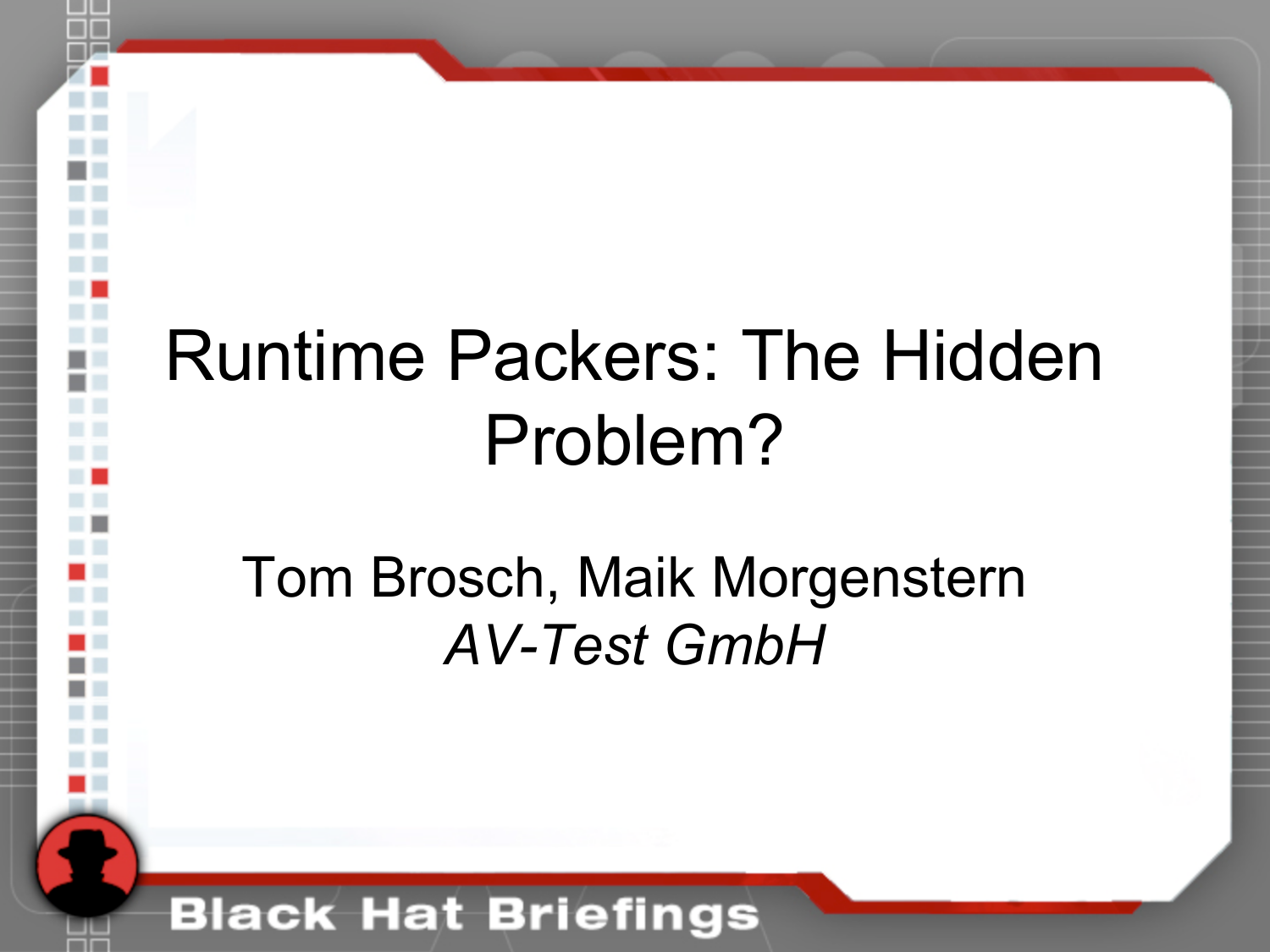### **Contents**

- Motivation What is the Problem?
- Issues involved Our Testing results
	- Detection Rates
	- False Positives
	- Crashes and other Problems
- **Conclusions**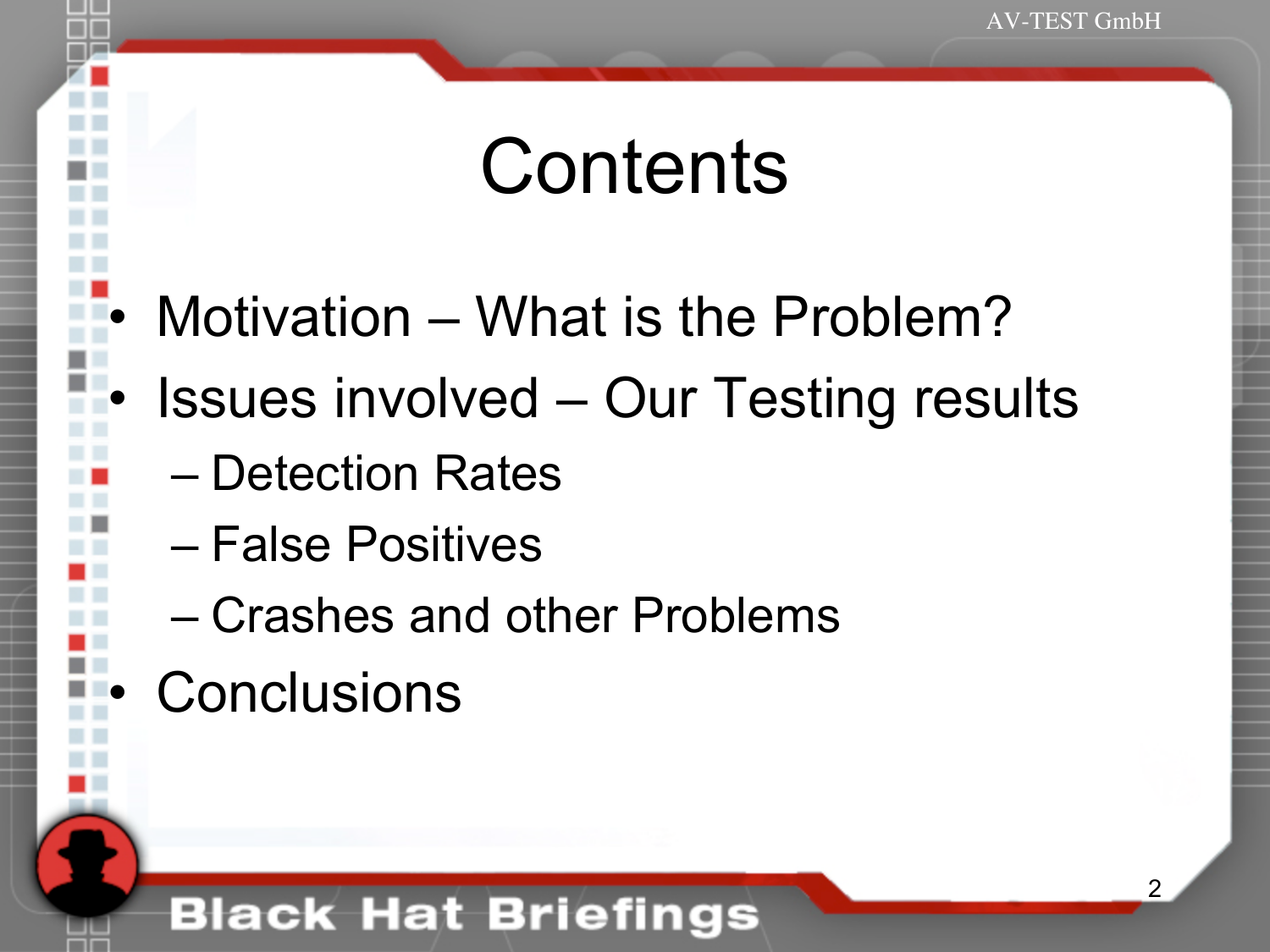# What is the Problem?

- How many of the Malware files out there are runtime packed?
	- WildList 03/2006: Over 92%
	- Only 54 out of 739 files are not packed
	- (According to a quick analysis with PEiD and manual review)
- About 30 different Packer/Crypter are used
- Some of the top ones:
	- UPX: 167 files
	- Morphine: 72 files
	- MEW: 59 files
	- FSG: 50 files
	- PESpin: 32 files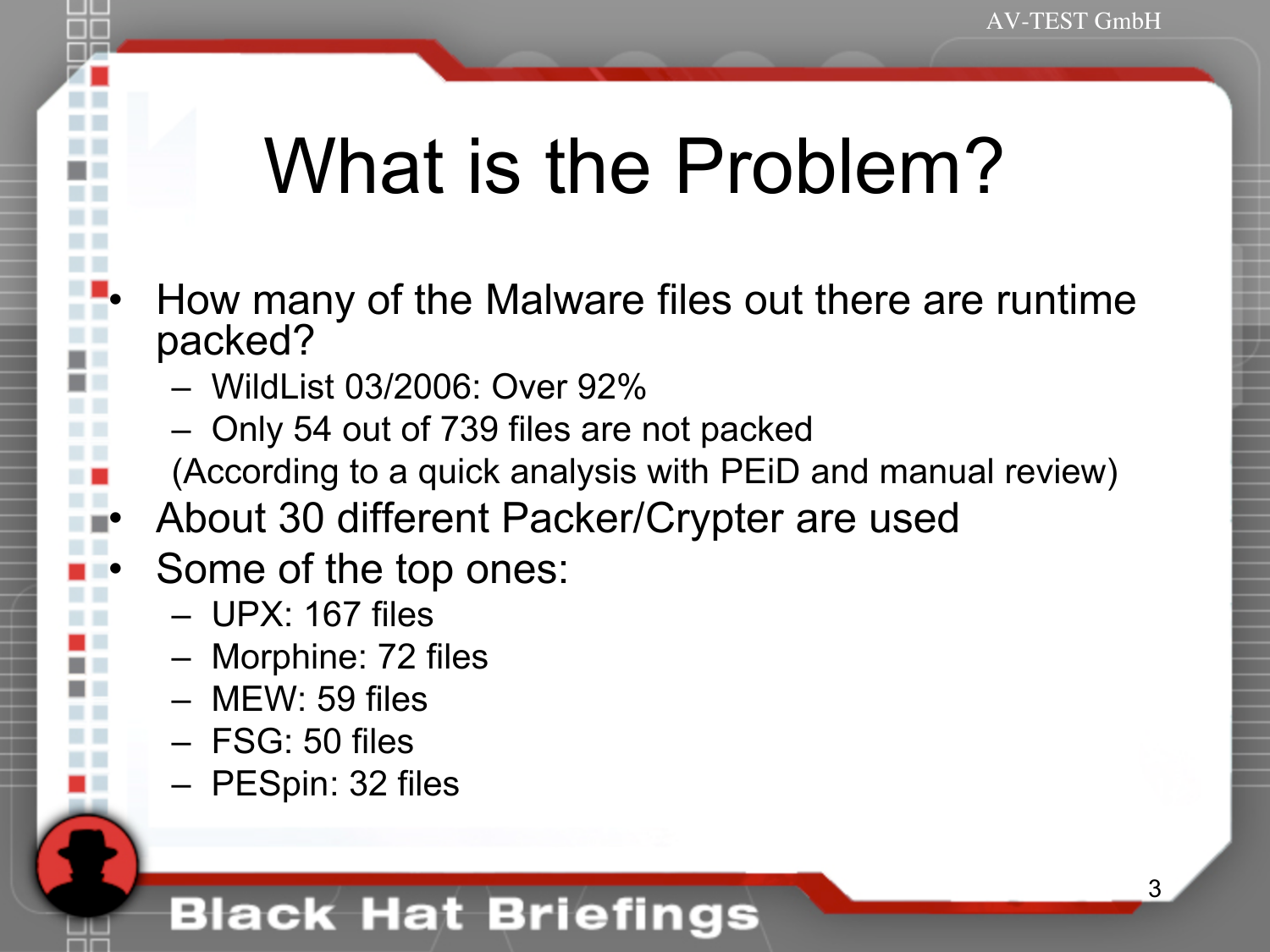## What is the Problem?

#### • A review of some common Malware families:

- Bagle: 62 out of 63 files are runtime packed. 5 different Packers, in 7 different versions have been used
- Mytob: 241/246. 20 Packers, in 32 different versions
- SDBot: 58/58. 12 Packers, in 16 different versions

#### Observation:

- Nearly every Malware is runtime packed
- Many different Packers are used throughout one Malware family to avoid detection
- Conclusion:
	- Anti-Virus Software needs to deal with a lot of Packers and be prepared for new ones every day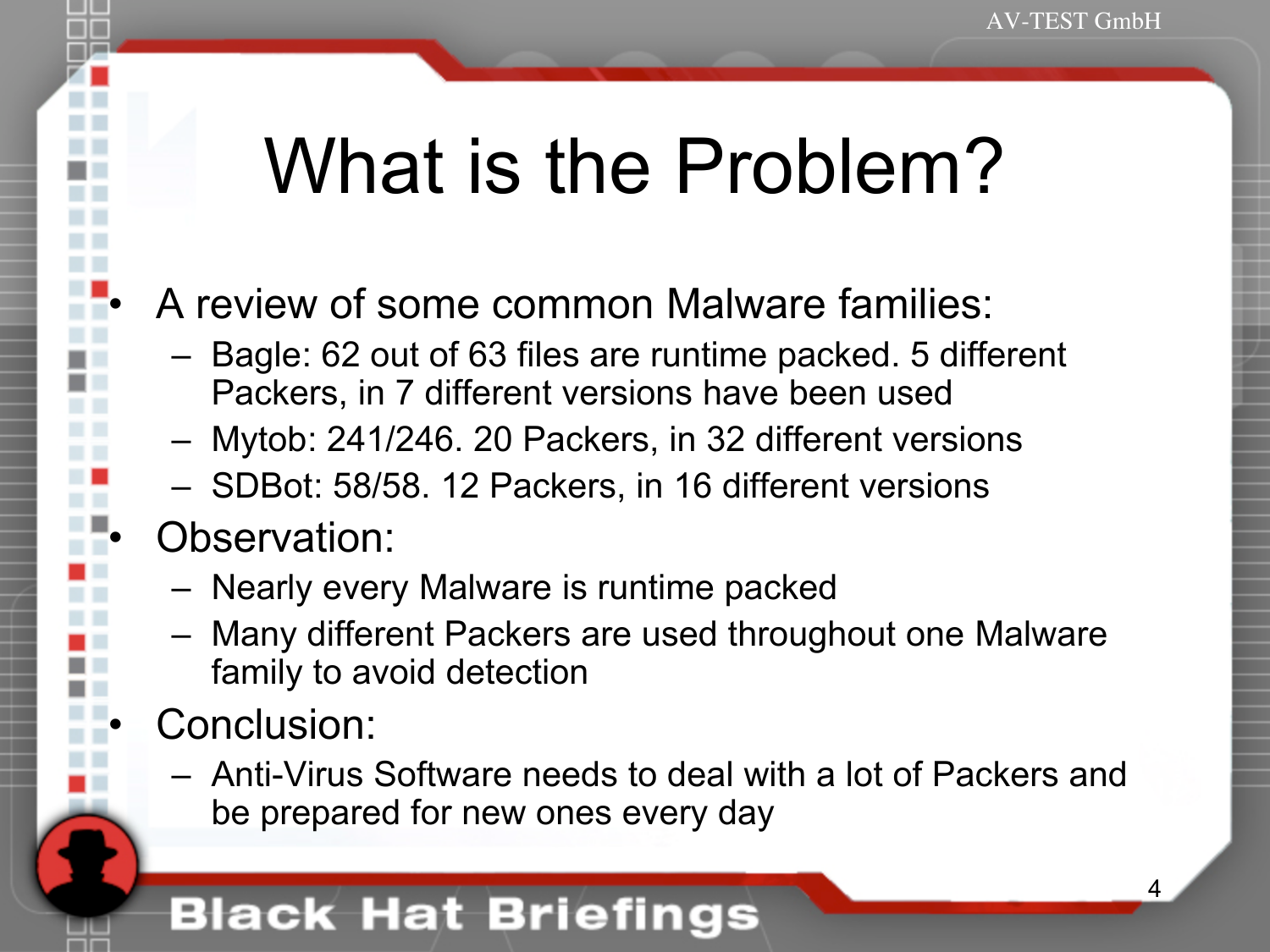# What is the Problem?

- Nearly all AV products employ Unpacking engines. So everything is fine? Well, no! Why? The engines have many flaws, aren't generic and have a hard time keeping up.
- There is a lot of activity in research in this area:
	- *Defeating polymorphism: beyond emulation*, Adrian E. Stepan *(Microsoft),* Virus Bulletin Conference 2005
	- *Generic unpacking how to handle modified or unknown PE compression engines?,* Tobias Graf *(Ewido Networks),* Virus Bulletin Conference 2005
	- *Unpacking a hybrid approach,* Vanja Svajcer, Samir Mody *(Sophos),* Eicar Conference 2006
- Detection rates are not great anyways:
	- Microsoft: 41%
	- Ewido: 73%

H

– Sophos: 30%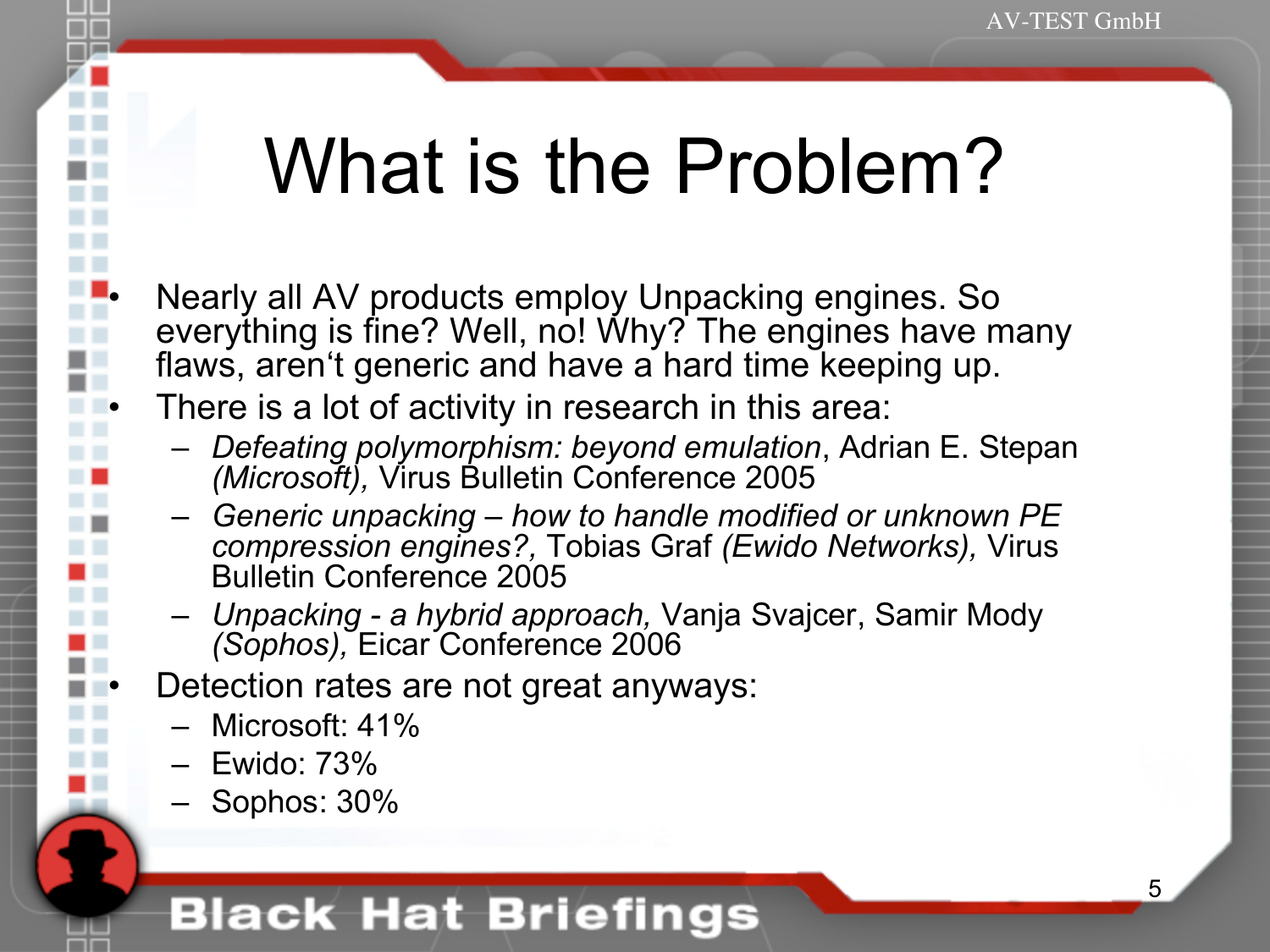# Testing Results

#### Used Testsets and Testsetup

- Malware Testset: 10 common Malware files, packed with about 40 different Runtime Packers in over 500 versions and options: Over 5000 files, **2941** still runing correct which were used for the test
- Falsepos Testset: 10 clean files (Windows and standard applications), packed with the same options as above
- For Details of used Packers and Versions see additional material
- Testsetup of Anti-Virus products:
	- 27 Commandline Versions in an automated environment
	- 7 GUI Versions tested manually on Windows XP SP2 (English)
	- Latest Updates and signatures from around June 20th, for exact Versions used see additional material
	- On PIV 2.8GHz, 512MB, 40GByte HD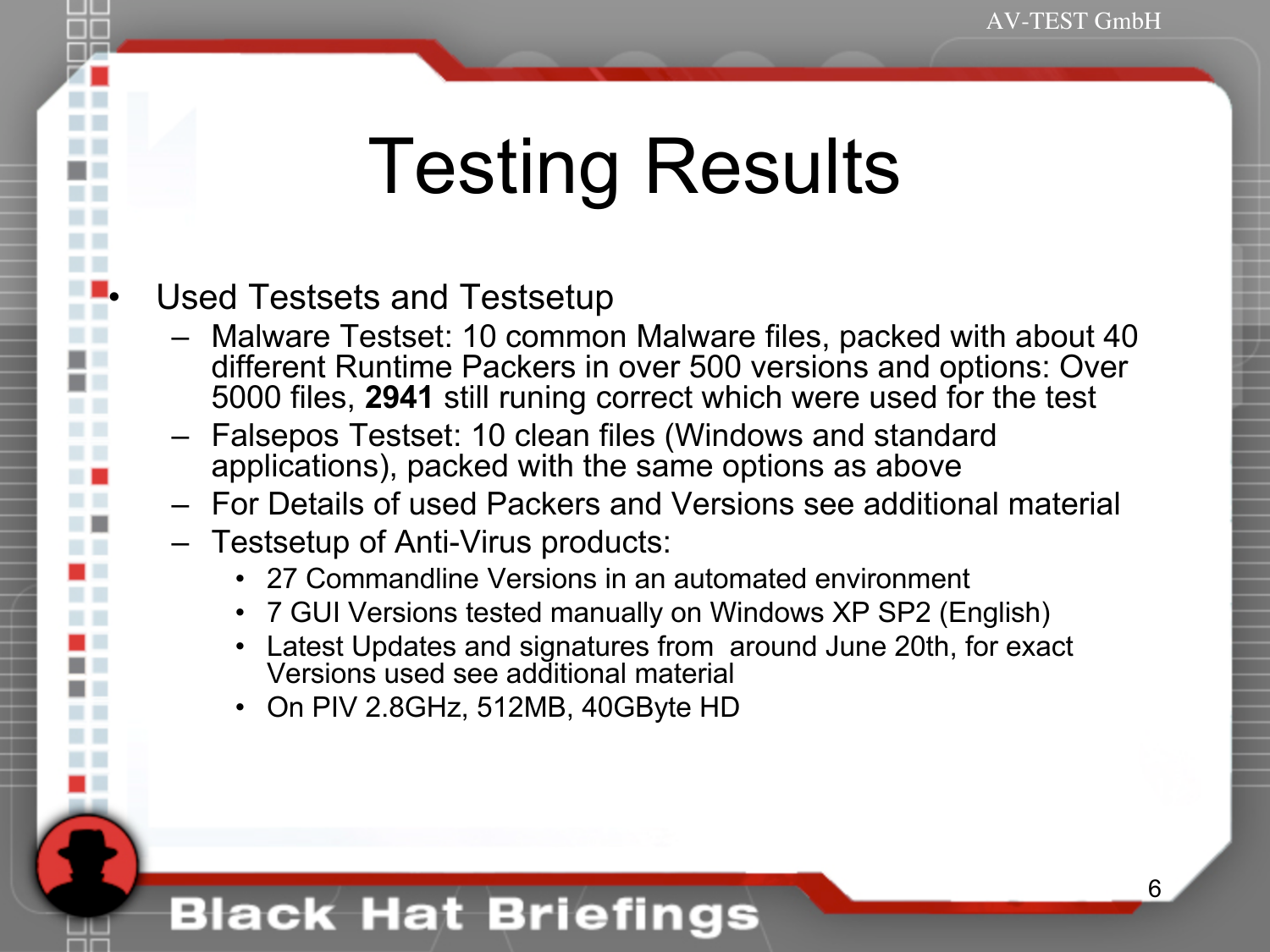• Malware Testset Results range from 10% to over 80%

• But: Be prepared for False Positives on several products

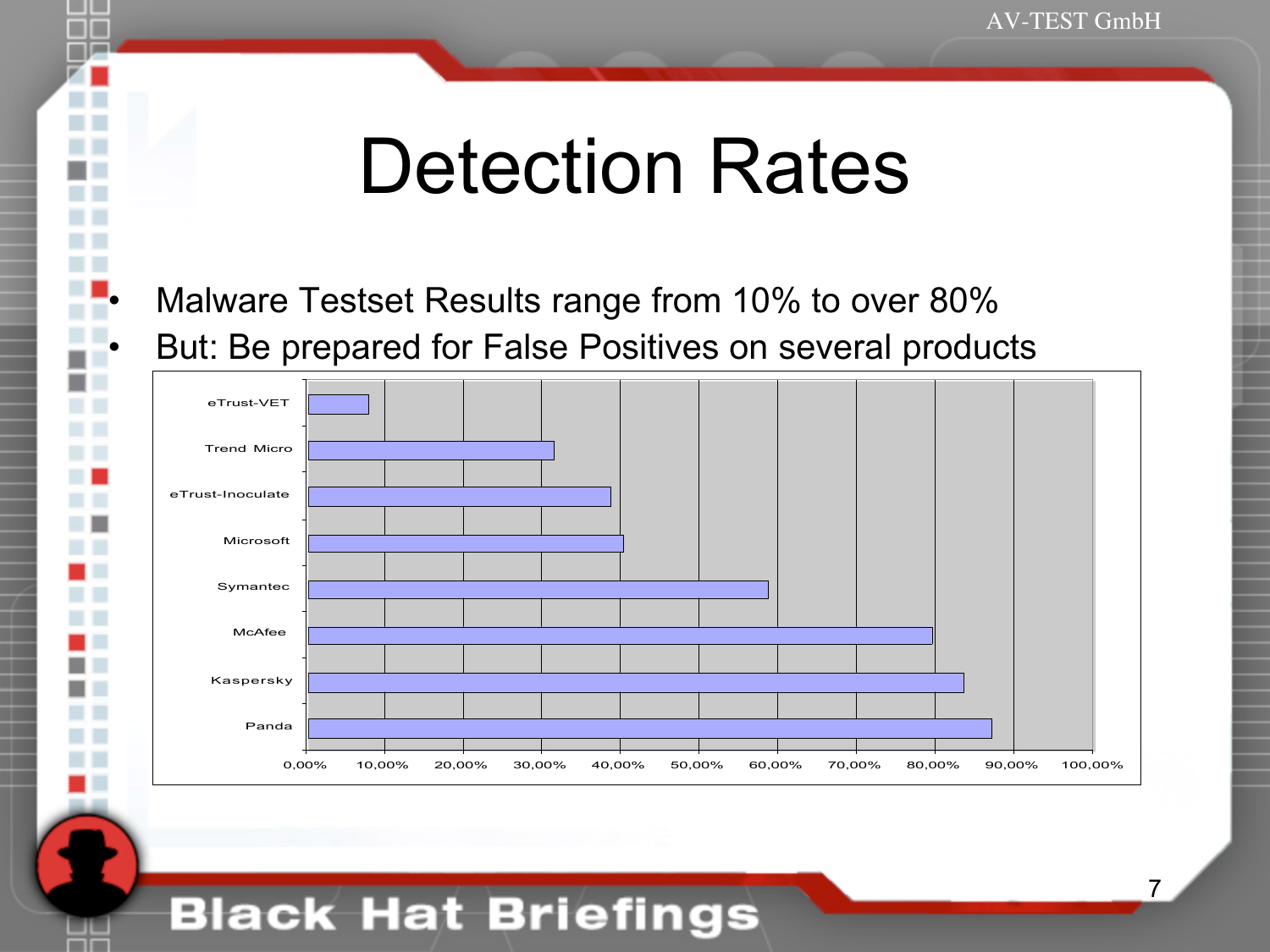### Packers used in WildList Malware

- Interestingly the products perform pretty good (nearly always over their own average) on Packers used in WildList Malware
- But they perform usually worse on Packers not used in WildList
- Many Packers aren't detected at all by some products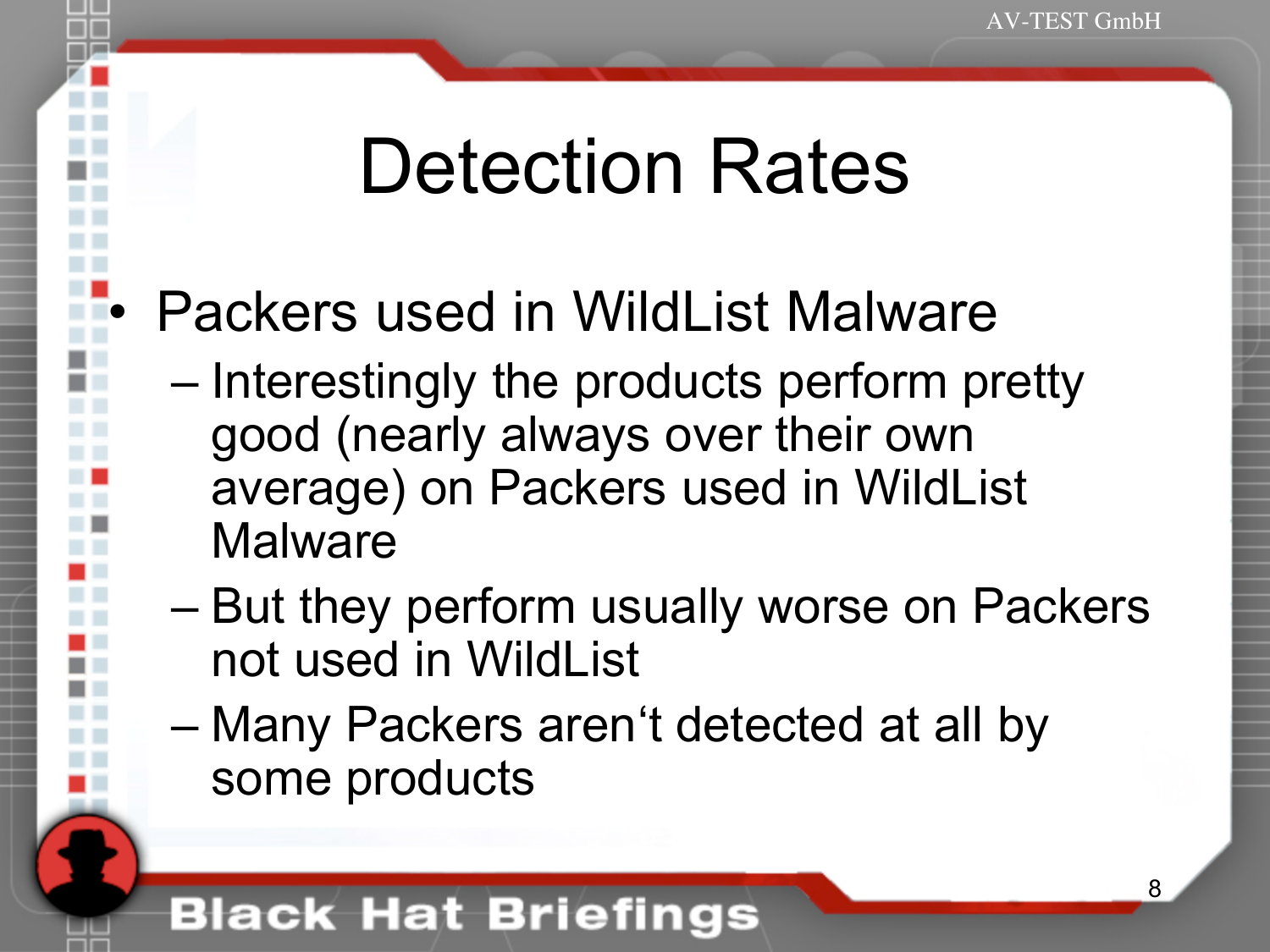### • Top 5 Packers in WildList:

|                                          | Kaspersky | <b>McAfee</b> | Symantec | <b>Microsoft</b> |
|------------------------------------------|-----------|---------------|----------|------------------|
| Average on the<br><b>Malware Testset</b> | 83%       | 79%           | 58%      | 39%              |
| <b>ASpack</b>                            | 95%       | 97%           | 95%      | 81%              |
| <b>FSG</b>                               | 100%      | 100%          | 56%      | 100%             |
| Morphine                                 | 100%      | 70%           | 100%     | $0\%$            |
| <b>UPX</b>                               | 96%       | 97%           | 92%      | 100%             |
| <b>MEW</b>                               | 100%      | 86%           | 53%      | 80%              |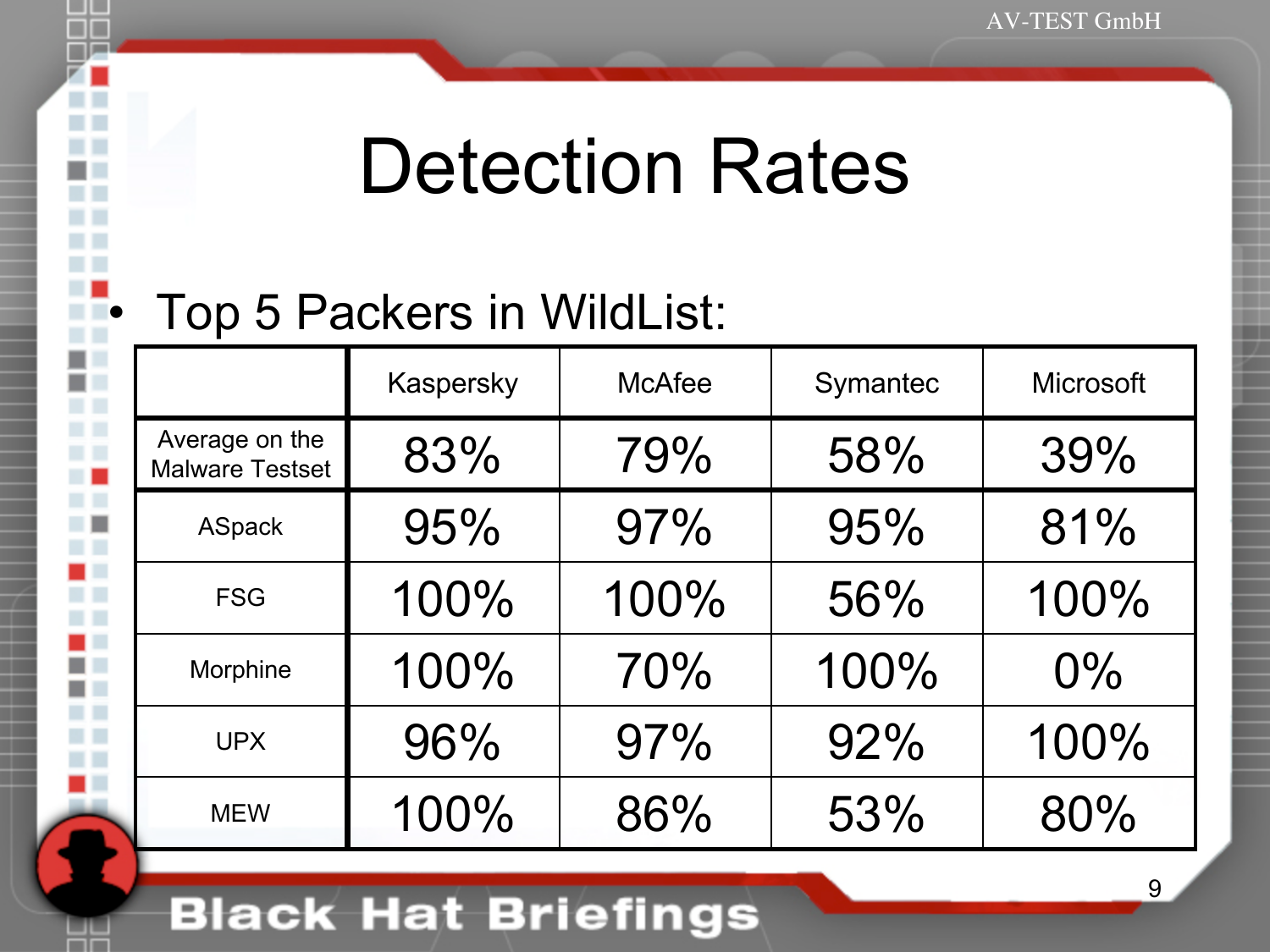### "Bad" performance on others Packers:

| Kaspersky      | <b>McAfee</b>           | Symantec       | <b>Microsoft</b> |
|----------------|-------------------------|----------------|------------------|
| Armadillo: 6%  | Armadillo: 14%          | Acprotect: 33% | ASProtect: 26%   |
| ASProtect: 80% | Obsidium: 18%           | Exe32pack: 18% | PEBundle: 14%    |
| PEBundle: 81%  | yodas Protector:<br>55% | Neolite: 22%   | PECompact: 24%   |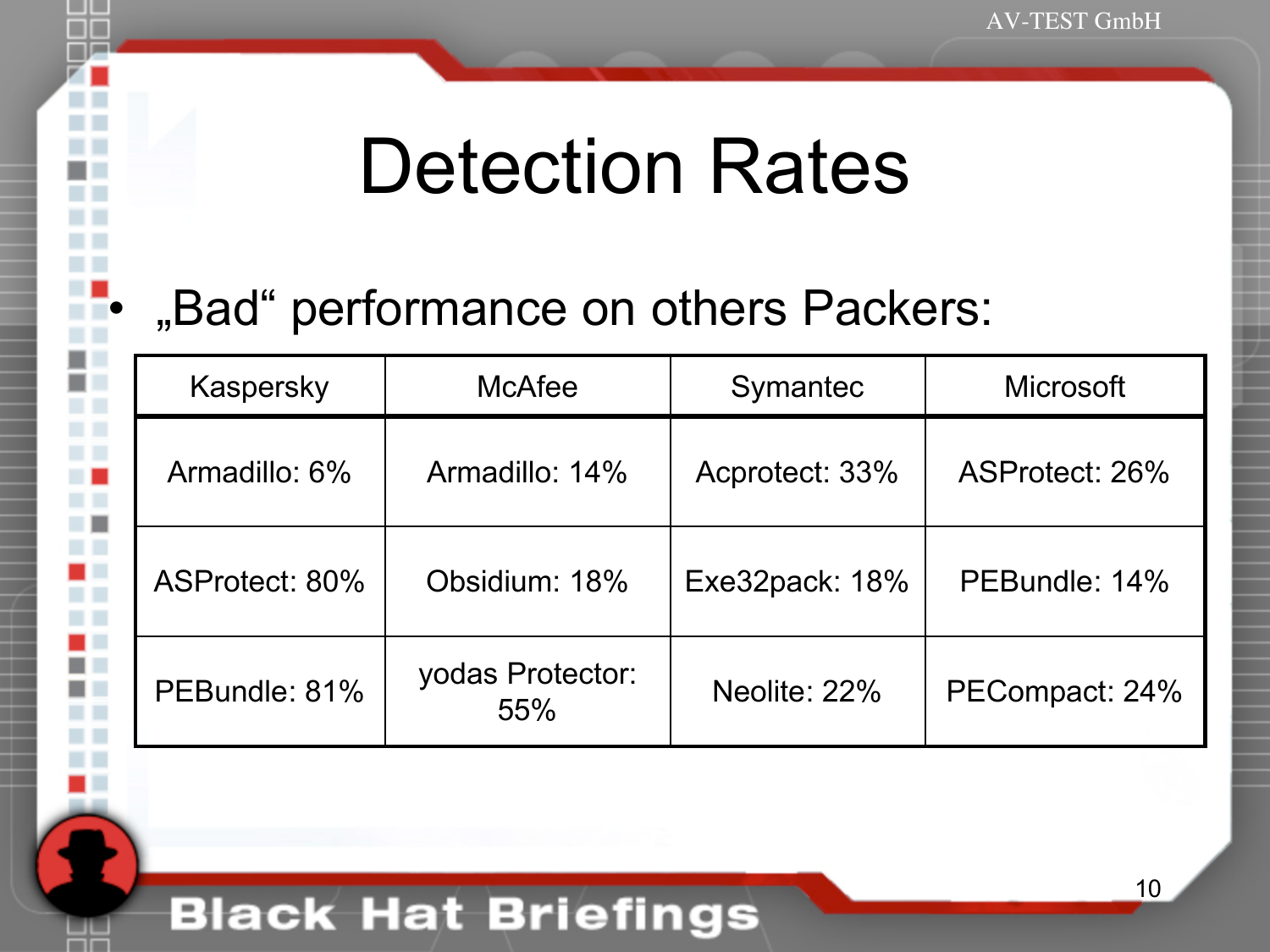### Packers not detected at all

- Microsoft: Armadillo, Krypton, Obsidium
- Symantec: Armadillo, ASProtect, Shrinker
- McAfee: Epack, PELock
- Kaspersky: SVK-Protector
- TrendMicro: Acprotect, Armadillo, Cexe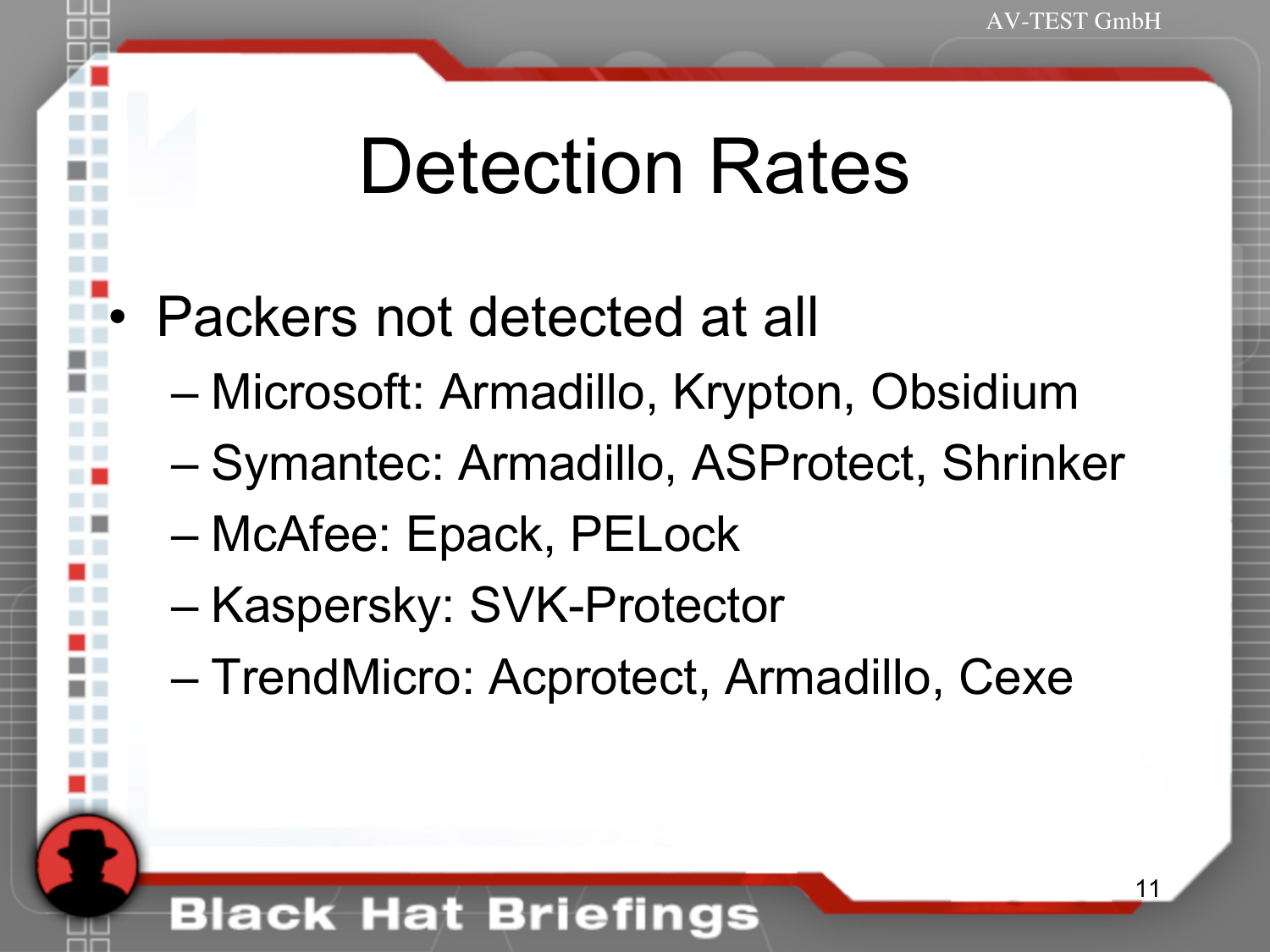### False Positives

#### • "Suspicious" problem:

– Panda had good detection rates (86%), but with a lot "suspicious" (because the Runtime Packer got flagged), which in turn results to many False Positives (556) now, since the Packer gets flagged again. The same issues occured on eSafe and Fortinet with 2091 resp. 1854 False Positives for example.

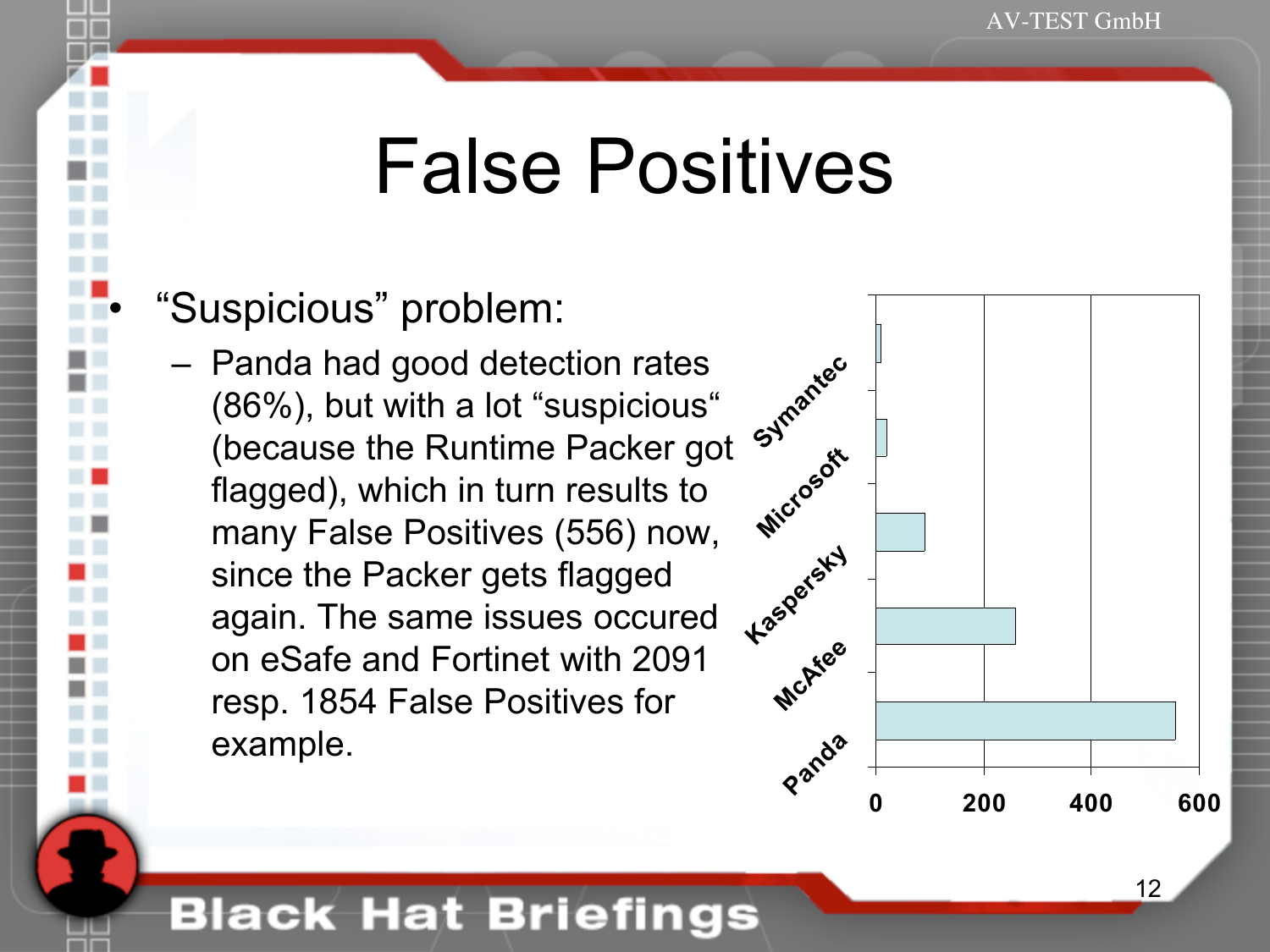## False Positives

- Only TrendMicro and eTrust triggered no False Positives
- Other products ranged between ten and several hundred up to 2091 as seen before
	- Common False Positives:
		- Exebundle gets flagged as malicious by McAfee, Microsoft, Kaspersky and Panda
		- Many Scanners wrongly flag packed files as certain Malware
			- Kaspersky for example flagged several Armadillo packed files as Backdoor.Win32.Agobot.afn or Backdoor.Win32.Rbot.ip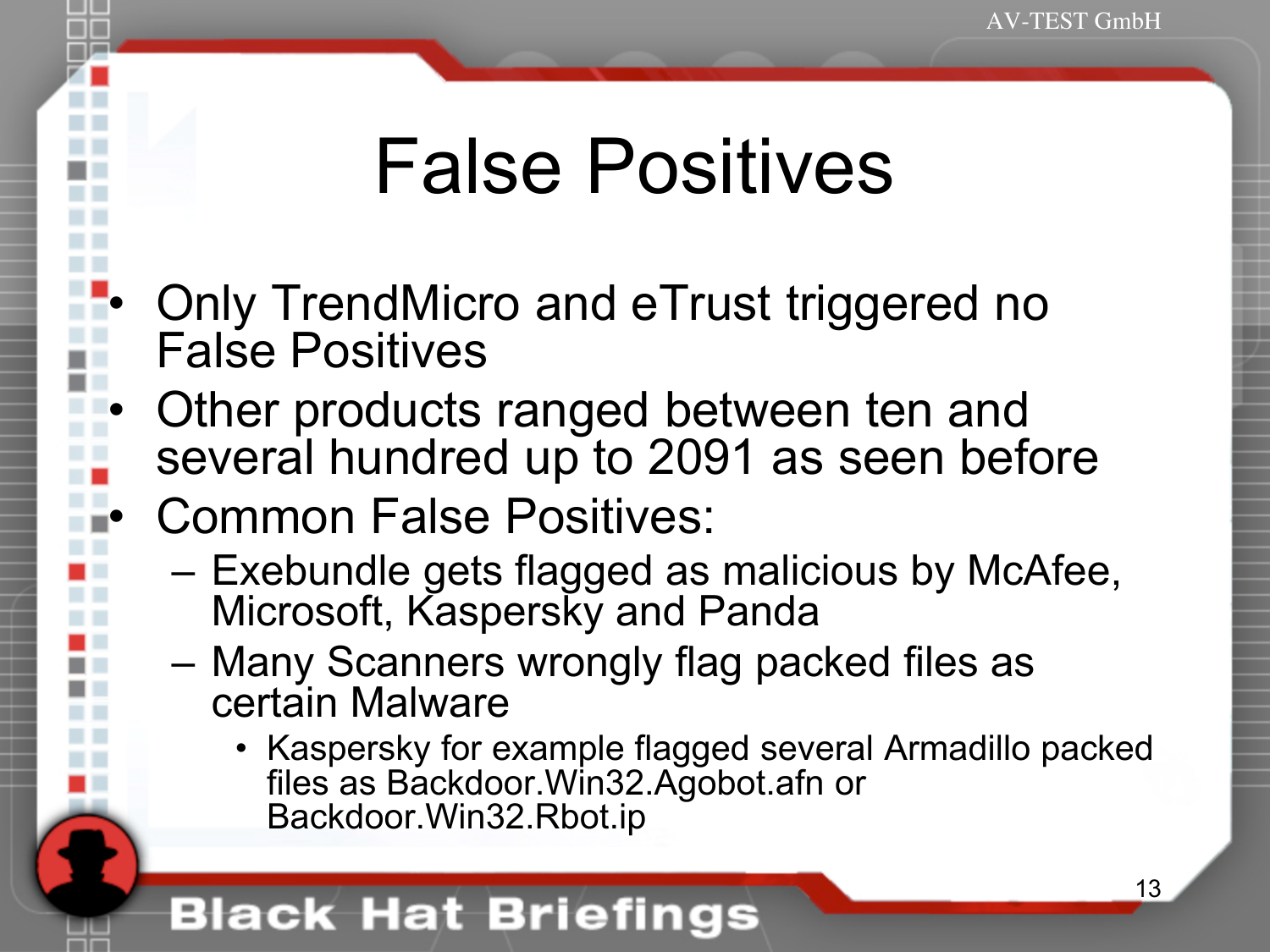# Crashes and other Problems

#### Scanning speeds

- Dr.Web took around 20 seconds on 2941 non packed files, but over 2 hours on the same files packed, TrendMicro 1 minute vs. 5 minutes
- Increase in scanning time usually between the factor 1.5 and 10

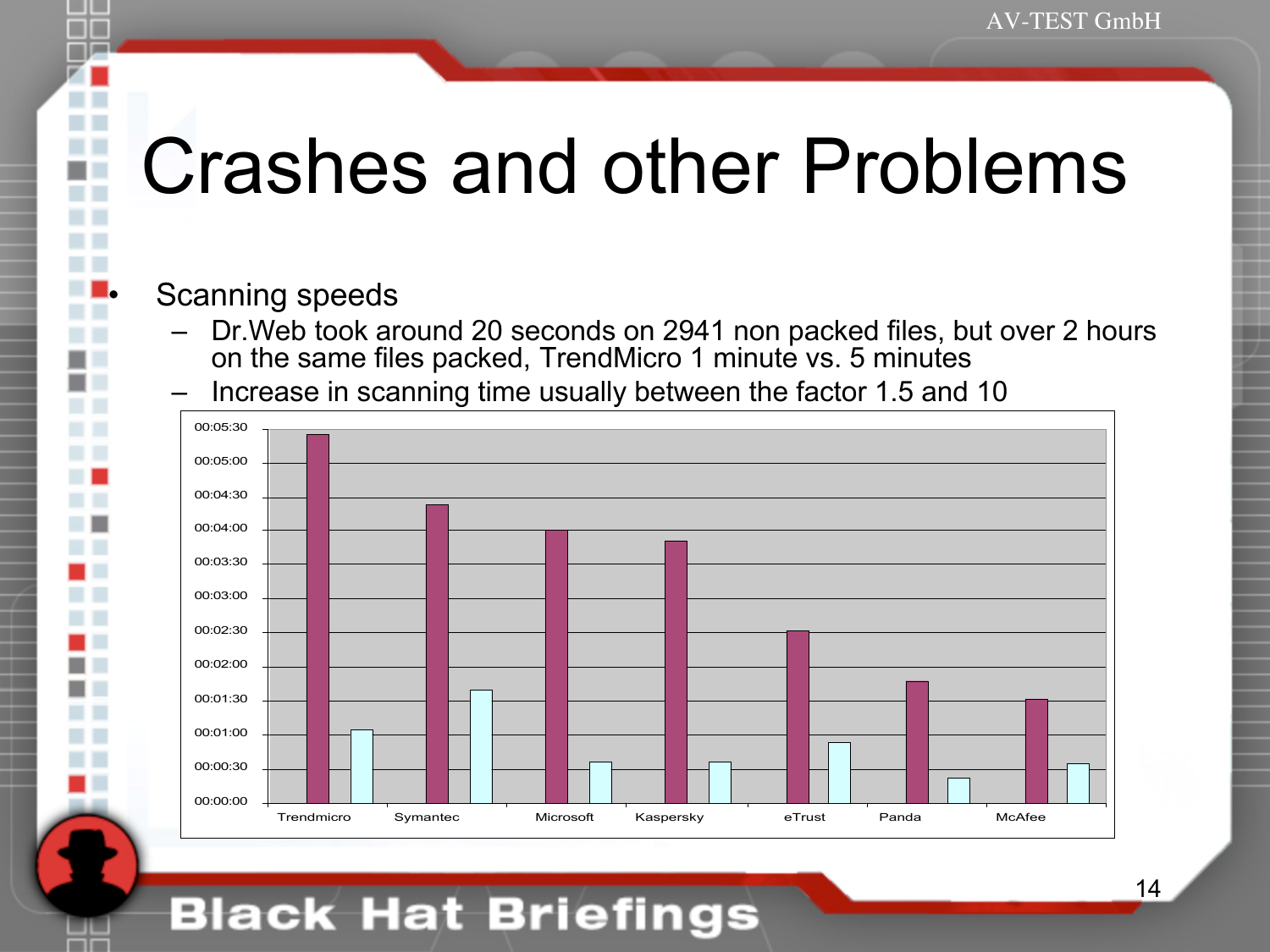# Crashes and other Problems

#### Two of the problems we faced in our test:

- Panda GUI Version:
	- When scanning certain files packed with Cexe Packer, the scan simply stops at that file without any error
	- So just place the Cexe ahead of your malicious files and they won't be scanned
- TrendMicro Commandline Scanner:
	- When scanning certain files packed with Petite, the scan will stall
	- Easy DoS possible if you "accidentally" send a file like that to an E-Mail Gateway using TrendMicro products
- For other problems in Security Software see: *Insecurity in Security Software*, Maik Morgenstern, Andreas Marx (AV-Test GmbH), Virus Bulletin Conference 2005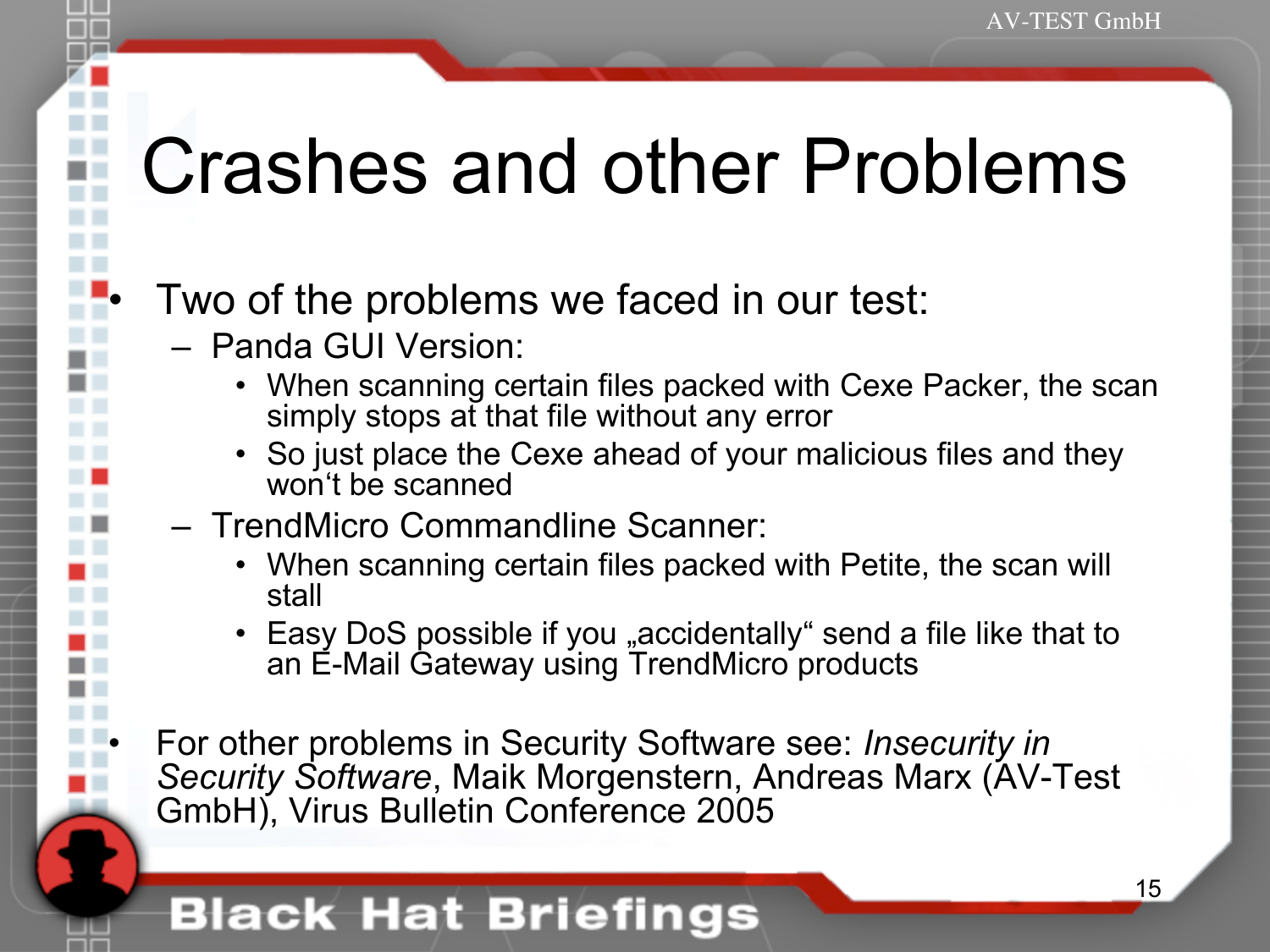### **Conclusions**

#### • Three main issues:

- Detection Rates: Detection of Packers commonly found in the WildList is OK, Detection of other Packers still needs to get a lot better!
- Falsepos: Nearly all products trigger False Positives and some just flag many packed PE files as "Suspicious". Also several False Positives were detected as a certain Malware which might indicate bad signatures.
- Crashes/Speed problems: Scanning packed files increases scanning times and the system load a lot. Also some Scanners had serious problems when scanning packed files. We had the Archive problems last year, so can we expect Runtime Packer Problems next year?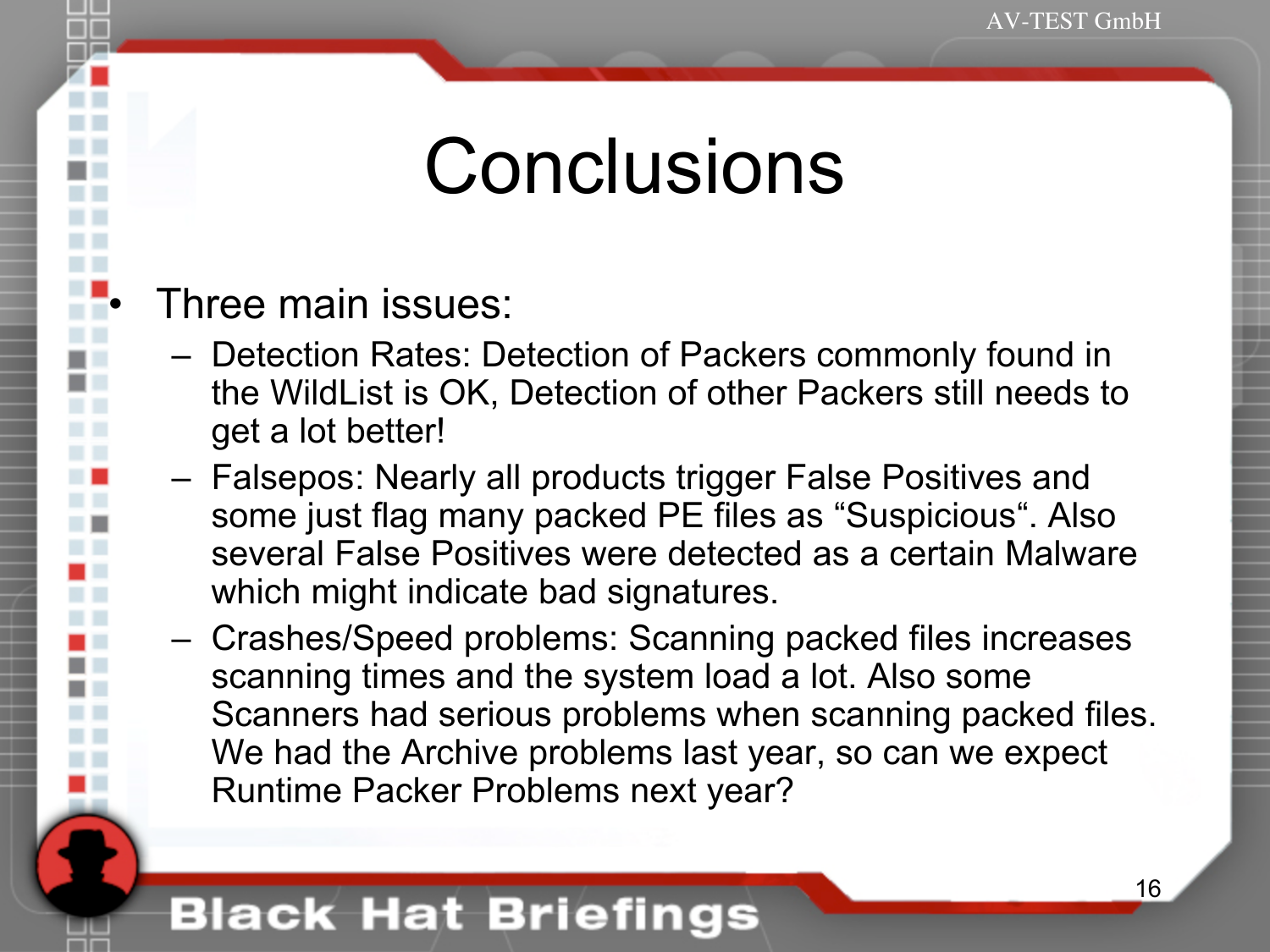### **Conclusions**

#### • Proposals:

- AV Vendors need to support Runtime Packers not found in the WildList, else virus writers will just switch to yet undetected Packers
- Of course it's not possible to catch every Packer (Version) out there, so heuristic or generic approaches should be combined with the dedicated unpacking engines
- But some heuristic approaches need to get a lot better than just flagging all packed PE files
- Also signatures need to be more carefully chosen to avoid False Positives that way
- Possible problems in unpacking engines should be reviewed and removed to avoid the issues we have seen with archives last year